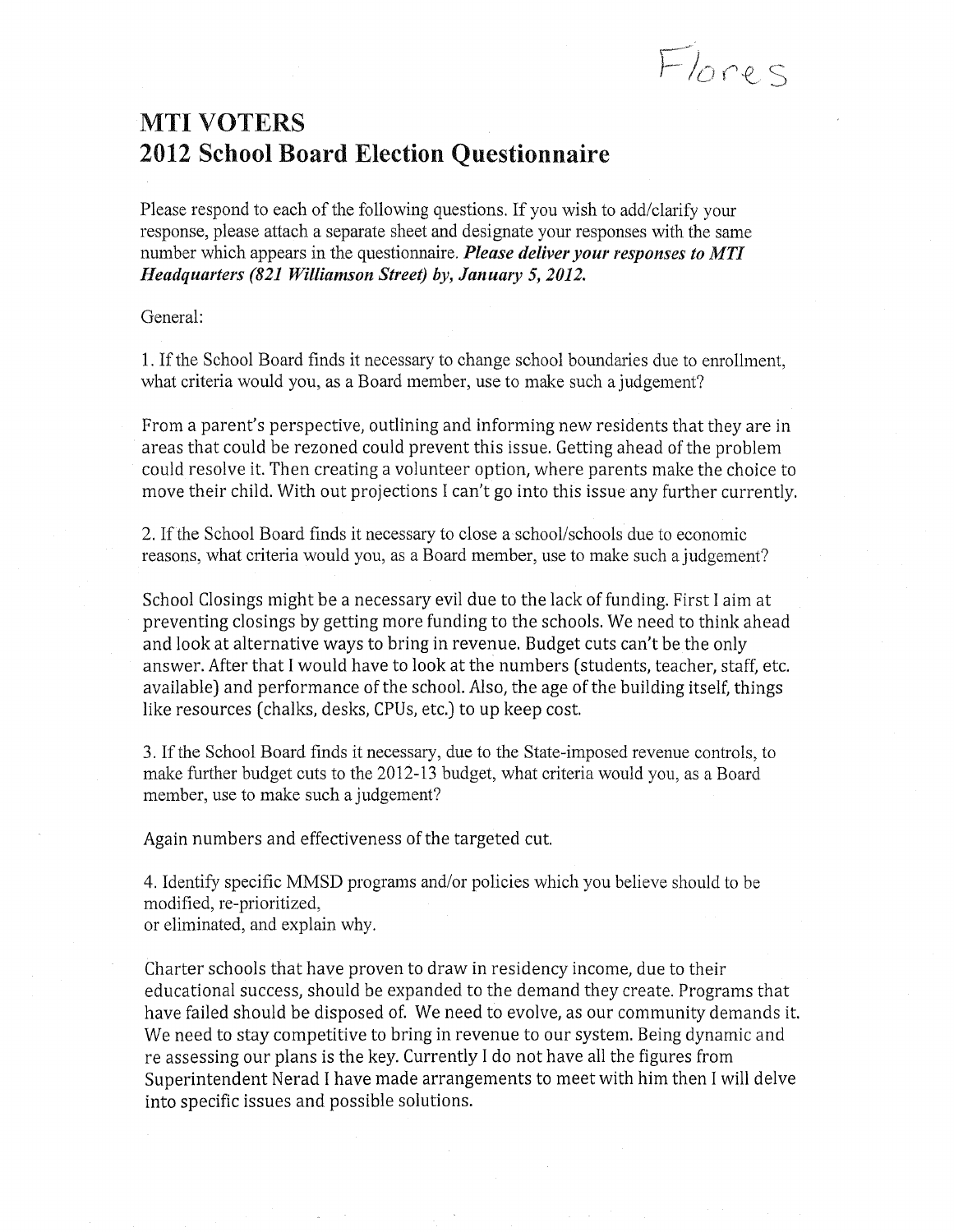5. What should the District do to reduce violence/assure that proper discipline and safety (of the learning and working environment) is maintained in our schools?

Greater number of teacher to student ratio can help. Raising attention to students with a history of violence and having programs that recondition the student can help. Over the years I've seen an increase of awareness to this issue and I believe we are moving forward. Also, more community involvement will help eradicate violence.

6. Do you agree that the health insurance provided to District employees should be mutually selected throughcollective bargaining?

# Yes

7. Explain your concerns/proposed solutions relative to the District's efforts to reduce the "achievement gap".

I agree that there is a problem "The achievement gap" should not exist. A good education should prevail over gender, race, religion, sexual identity or socioeconomic status. A great educator can accommodate to the student and find the key to educating that student, but I believe we as a community can reinforce that education.

8. Should planning time for teachers be increased? If yes, how could this be accomplished?

Teachers should be allowed to have what they need to provide a good education. If that includes more planning time then we should help. I understand lesson plans require time to be modified to better suit the student. Also, other things like continuing education should be encouraged. More teacher, teacher assistants or new time management techniques could help. I am open to exploring options.

9. Given that the Wisconsin Association of School Boards rarely supports the interests of the Madison Metropolitan School District, do you support the District withdrawing from the WASB? Please explain your rationale.

Currently, I do not have enough information on WASB. I have noted some current school board member see a benefit in being part of the WASB.

10. From what sources do you believe that public schools should be funded? a. Do you support further increasing student fees?

No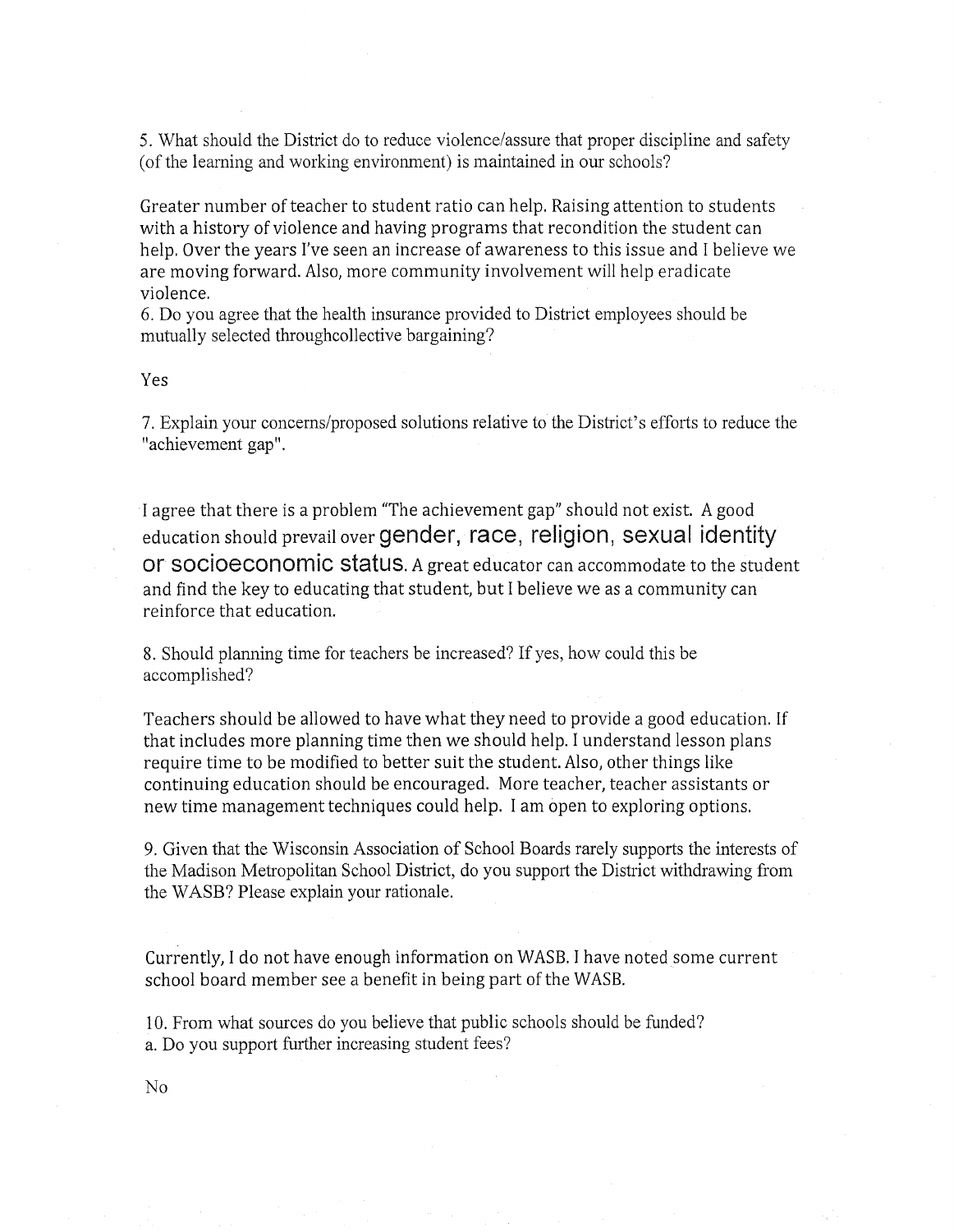11. Do you support the Wisconsin Alliance for Excellent Schools' (WAES) initiative to raise sales tax by 1% to help fund schools?

We pay taxes for the benefit of our community. Services like public schools, police, fire, sanitations and others are our duty as taxpayer as members of a society. Maybe we need to revamp the tax formula.

No, I do not support any more increases during this economy and current unemployment rates.

I'm undecided I believe the formula needs to be recalculated. There is waste in other areas and education falls last quite often. Getting into raising taxes before us as whole, the community, needs to be addressed. This goes beyond the BOE and MMSD.

12. Do you support class sizes of 15 or less for all primary grades?

#### YES!

13. Do you support:

a. The use of public funds (vouchers) to enable parents to pay tuition with tax payers' money for religious and private schools?

# NO

b. The expansion of Charter schools within the Madison Metropolitan School District?

## YES

c. The Urban League's proposed "Madison Preparatory Academy" as a charter school which would *not* be an instrumentality of the District?

#### NO

14) Do you agree that the work of teachers, i.e. work of those in MTI's teacher bargaining unit, should *not* be performed by others (sub-contracted)?

# Yes

15) List MMSD staff and Board member(s) from whom you do or would seek advice.

The community, Prior and Current BOE members (Carol Carstensen, Johnny Winston, Juan Lopez) Teachers, Educators, etc.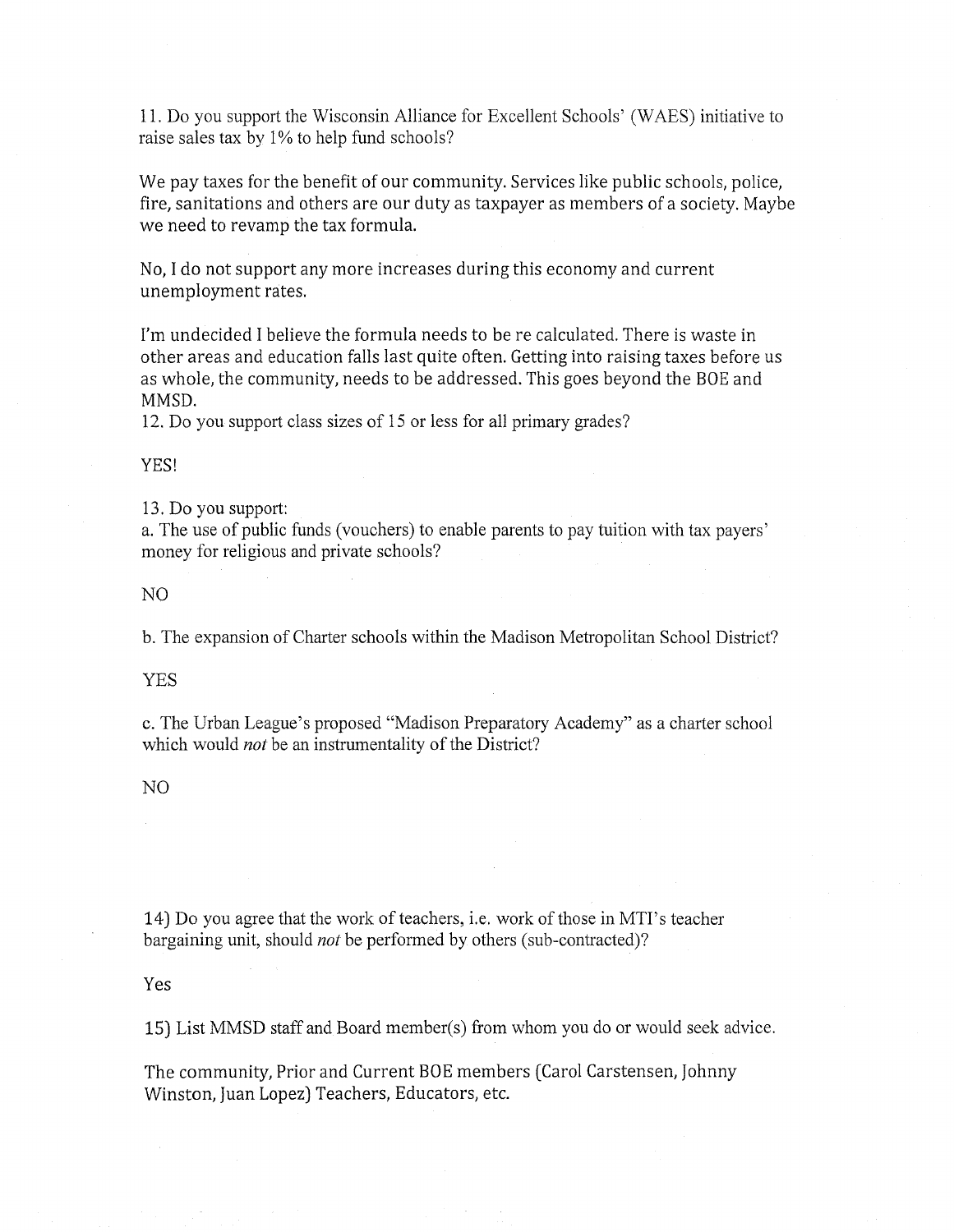16) Is your candidacy being promoted by any organization?

No

17) Have you ever been employed as a teacher? If yes, please describe why you left the teaching profession.

No, not as a Madison teacher but an instructor for CPR with the UW.

18) Do you support the inclusion model for including Title 1, EEN and ESL students in the regular education classroom? Why/why not?

Yes, it opens the educational doors.

19) What grouping practices do you advocate for talented and gifted (TAG) students?

I'd like to do more research on that topic.

20) Aside from limitations from lack of adequate financial resources, what problems to you feel exist in meeting TAG students' needs at present, and how would you propose to solve these problems?

Again I'd like to do more research on this topic.

21) The Board of Education has moved from the development of policy to becoming involved in implementation of policy; i.e. matters usually reserved to administration. Some examples are when it:

a. Decided to hear parents' complaints about a teacher's tests and grading.

b. Decided to modify the administration's decision about how a State Statute should be implemented.

Do you believe that the Board should delegate to administrators the implementation of policy, which the Board has created?

#### YES

Do you believe that the Board should delegate to administrators the implementation of State Statutes?

### YES

Do you support the Board exploring further means to make their meetings more efficient?

YES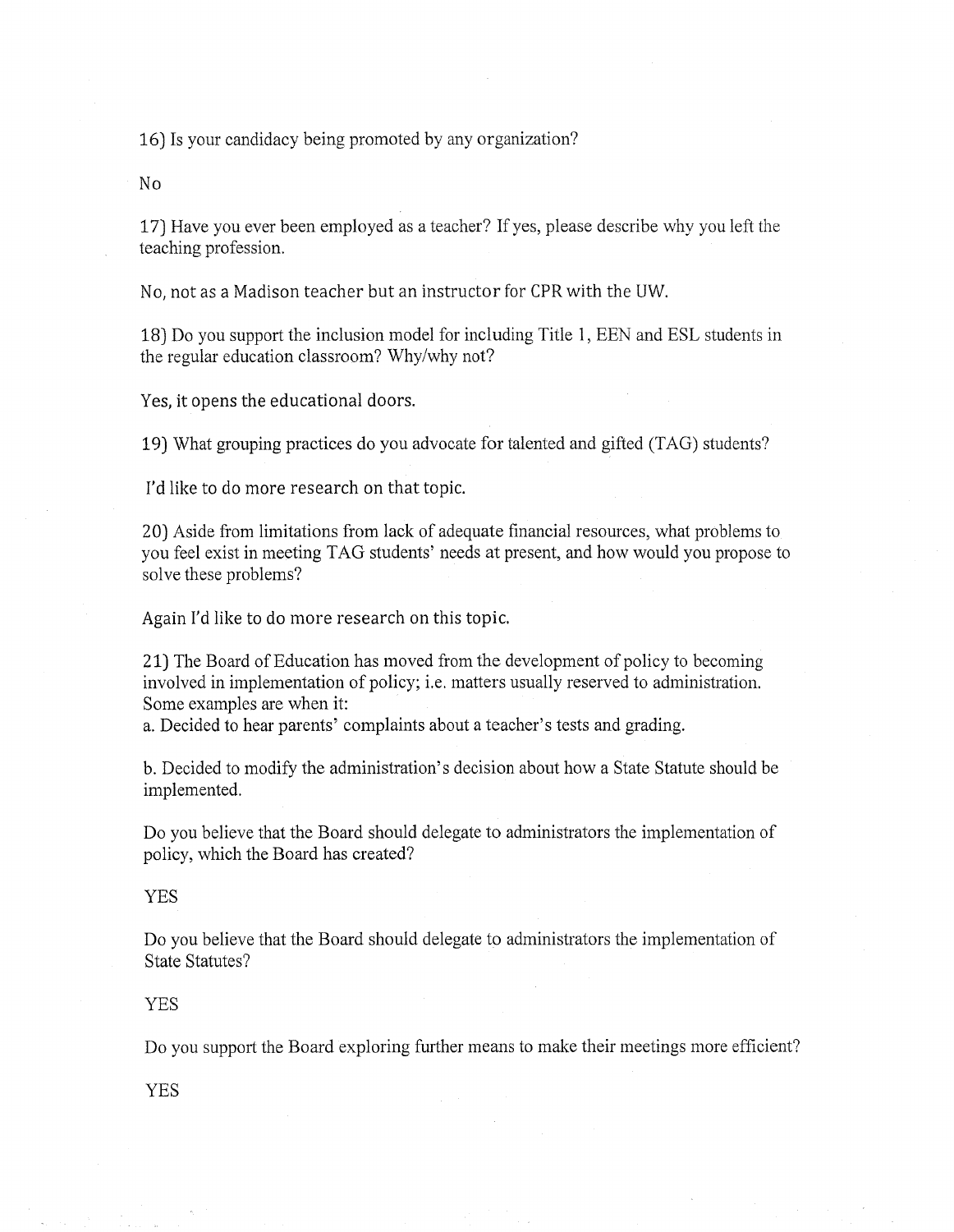Do you support a merit pay scheme being added to the Collective Bargaining Agreement?

# Undecided

If yes, based on which performance indicators?

22) Do/did/will your children attend private or parochial schools during their K-12 years? If no, and if you have children, what schools have/will they attend(ed)?

No, they attend public school, Nuestro Mundo charter in Frank Allis and Sennett.

23) Given Act 1 O's negative impact on Collective Bargaining Agreements, will you introduce and vote for a motion to adopt the Collective Bargaining Agreements negotiated between MTI and the Madison Metropolitan School District as MMSD policy?

#### Yes

24) Will you introduce and vote for a motion which would direct the Wisconsin Association of School Boards to request the introduction and promote the passage of legislation to eliminate the revenue controls on public schools and return full budgeting authority to the School Board?

### Yes

25) Will you introduce and vote for a motion to direct the Wisconsin Association of School Boards to request the introduction and promote the passage of legislation to prohibit the privatization of public schools via the use of tuition tax credits (vouchers) to pay tuition with taxpayers' money to private or religious schools?

#### Yes

26) Will you introduce and vote for a motion to seek passage of legislation which will limit further expansion of District funded charter schools, which are *not* instrumentalities of the District?

# Yes

2 7) Will you introduce and vote for a motion to direct the Wisconsin Association of School Boards to request the introduction and promote the passage of legislation which will maintain or expand the benefit level of the Wisconsin Family and Medical Leave Act?